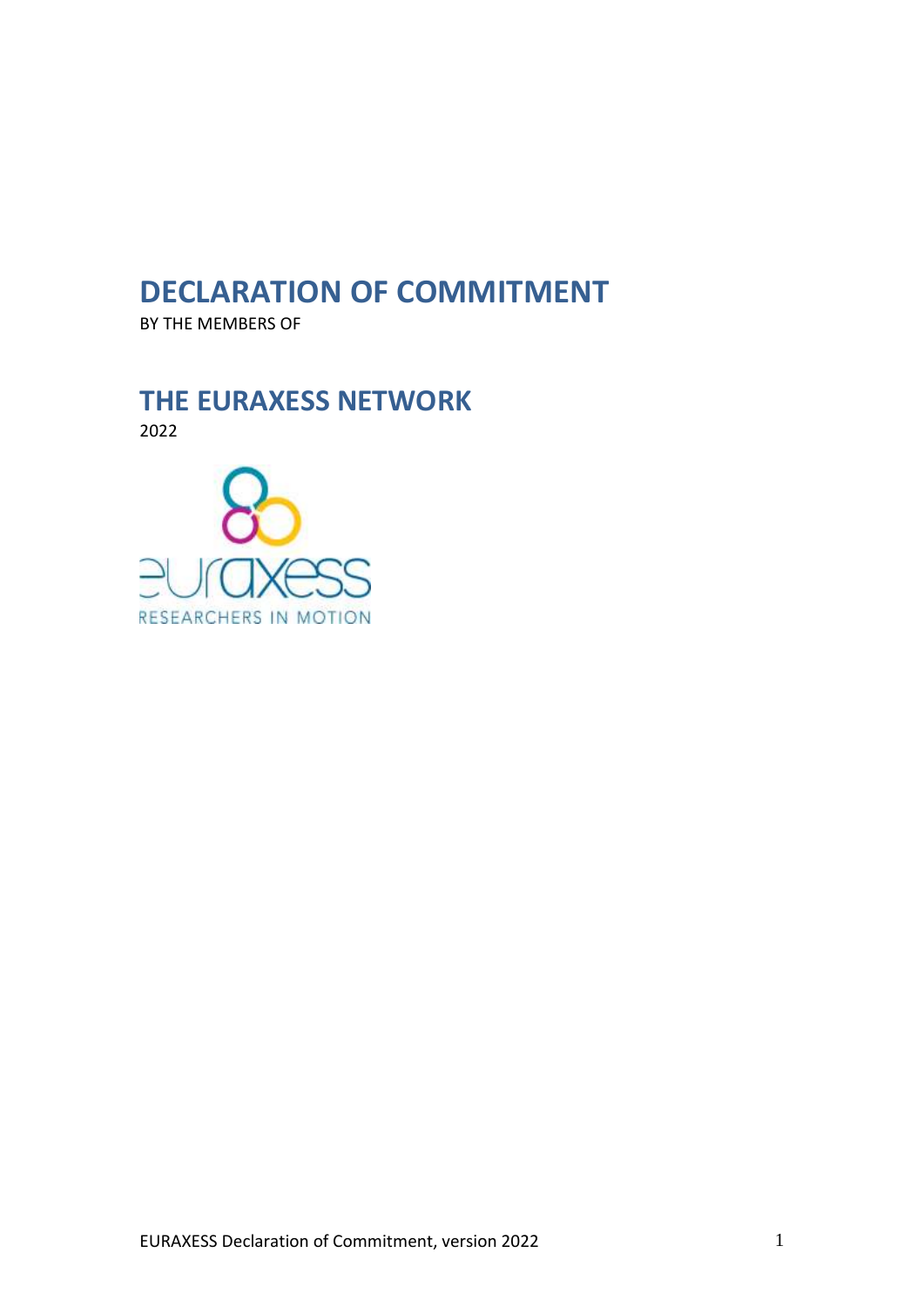# **History of changes**

Version 2022, 17.06.2022

| Page/section                                     | Nature of change and reason (if applicable)                               |
|--------------------------------------------------|---------------------------------------------------------------------------|
| Title page and footer                            | Version number and date are added.                                        |
| p5 / Part I, point<br>1                          | "free" is added in front of "assistance", as suggested by the             |
| "Mission"                                        | DoC working group in 2020.                                                |
| P5 / Part I, point<br>3                          | Addition of a point concerning the non-authorised creation                |
| "Members' tasks"                                 | of more than one national portal per country                              |
| p6 / Part I, point<br>5                          | Additions for clarifying the procedure. A special case is added           |
| "Membership entry"                               | for the membership of several ESCs belonging to the same                  |
|                                                  | legal entity.                                                             |
| p7 / Part I, point 8                             | The procedure is updated (only 1 copy of the signed                       |
| "Signing<br>of<br>the                            | declaration is needed; e-mail address has been updated); the              |
| Declaration"                                     | wording is updated at specific points.                                    |
| p8 / Part I, point 9 "The                        | The<br>name is changed to EURAXESS International                          |
| <b>EURAXESS</b> International                    | Organisations. The abbreviation is kept (EIO).                            |
| Organisations"                                   | In Point A, an expanded definition of the status of EIOs is               |
|                                                  | added. A footnote is also added for clarification (i.e. which             |
|                                                  | orgs do not qualify as EIOs).                                             |
|                                                  | Point C "Duties" is updated (only 1 copy of the signed                    |
|                                                  | declaration is needed).                                                   |
| p9 / Part II, Annex I,                           | The heading title is updated to "Working Principles of the                |
| "Principles<br>of<br>the                         | EURAXESS Network" following a comment on the DoC                          |
| <b>EURAXESS Network"</b>                         |                                                                           |
| p10 / Part II, Annex I,<br>"Members<br>of<br>the | Some of the wording in the list of ENO tasks is updated for<br>coherence. |
| <b>EURAXESS network"</b>                         |                                                                           |
| p11 / Part II, Annex I,                          | Terminology changed in one of the duties of the EURAXESS                  |
| of<br>"Members<br>the                            | (change highlighted): ESCs will support the<br>Centre                     |
| <b>EURAXESS network"</b>                         | implementation of the EURAXESS annual action plan at the                  |
|                                                  | national level, according to the plan designed by the ENO, in             |
|                                                  | consultation.                                                             |
| p12 / Part II, Annex I,                          | Reference to former EURAXESS Contact Points as an                         |
| "Members<br>of<br>the                            | explanatory note is deleted in the paragraph about ESCs with              |
| EURAXESS network"                                | local/institutional coverage.                                             |
| p12 / Part II, Annex I,                          | Point A: Procedure added for withdrawing the membership                   |
| "Coordination<br>and                             | of a EURAXESS member institution.                                         |
| working structure within                         |                                                                           |
| the EURAXESS Network"                            |                                                                           |
| p13 / Part II, Annex I,                          | Point E: The minimum frequency for updating the DoC has                   |
| "Coordination<br>and                             | been raised from 3 to 5 years, following a comment on the                 |
| working structure within                         | <b>DoC</b>                                                                |
| the EURAXESS Network"                            |                                                                           |
| p14 / Part II, Annex I,                          | Point F: The procedure of commitment to the newest version                |
| "Coordination<br>and                             | of the DoC has been simplified: it can be done electronically.            |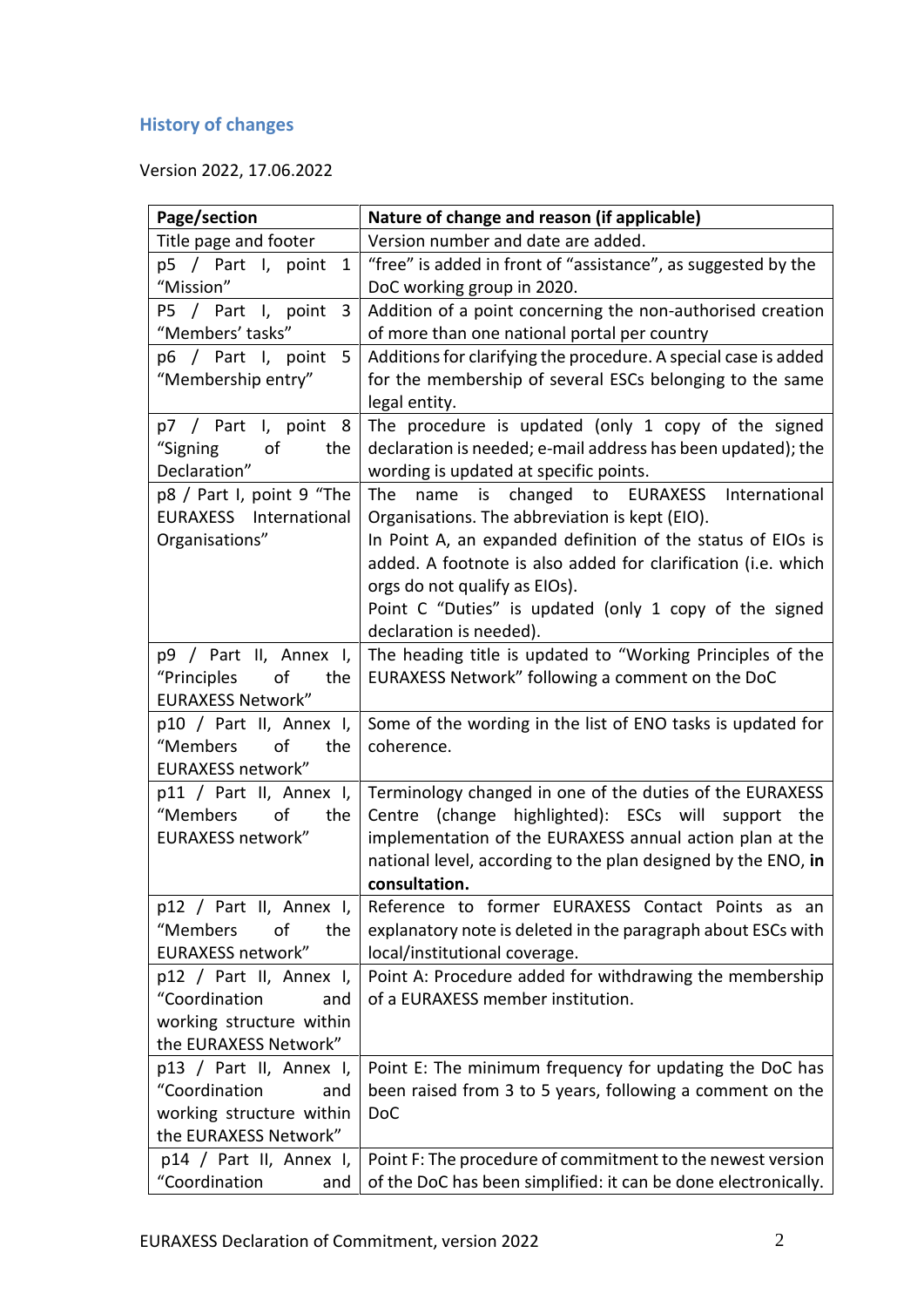| working structure within     | A footnote has been added to indicate that this function is   |
|------------------------------|---------------------------------------------------------------|
| the EURAXESS Network"        | forthcoming but not implemented yet.                          |
| $p14$ / Part II, Annex I,    | "Administrative support" has been added as an item to the     |
| "Provision of services"      | list of services, following a comment on the DoC.             |
| $p15-16$ / Part II, Annex II | The non-discrimination clauses in both Annex II and Annex III |
| and Annex III                | have been harmonised (the same text is now used).             |
| p16 / Part II, Annex III     | The text of the "Privacy statement/policy" has been updated   |
|                              | to reflect compliance with the GDPR.                          |
| p17 / Annex II Response      | Clarification added regarding the response timeframe          |
| modalities                   |                                                               |
| p18-19 / Part II, Annex IV   | The abbreviation ECDC is coherently used for "EURAXESS"       |
|                              | Career Development Centre" throughout Annex IV.               |
| p19 / Part II, Annex IV      | Additional explanation is provided on the procedure           |
|                              | verifying the threshold requirements for service provision.   |
|                              | Additional explanation is provided for the term "increased    |
|                              | specialisation".                                              |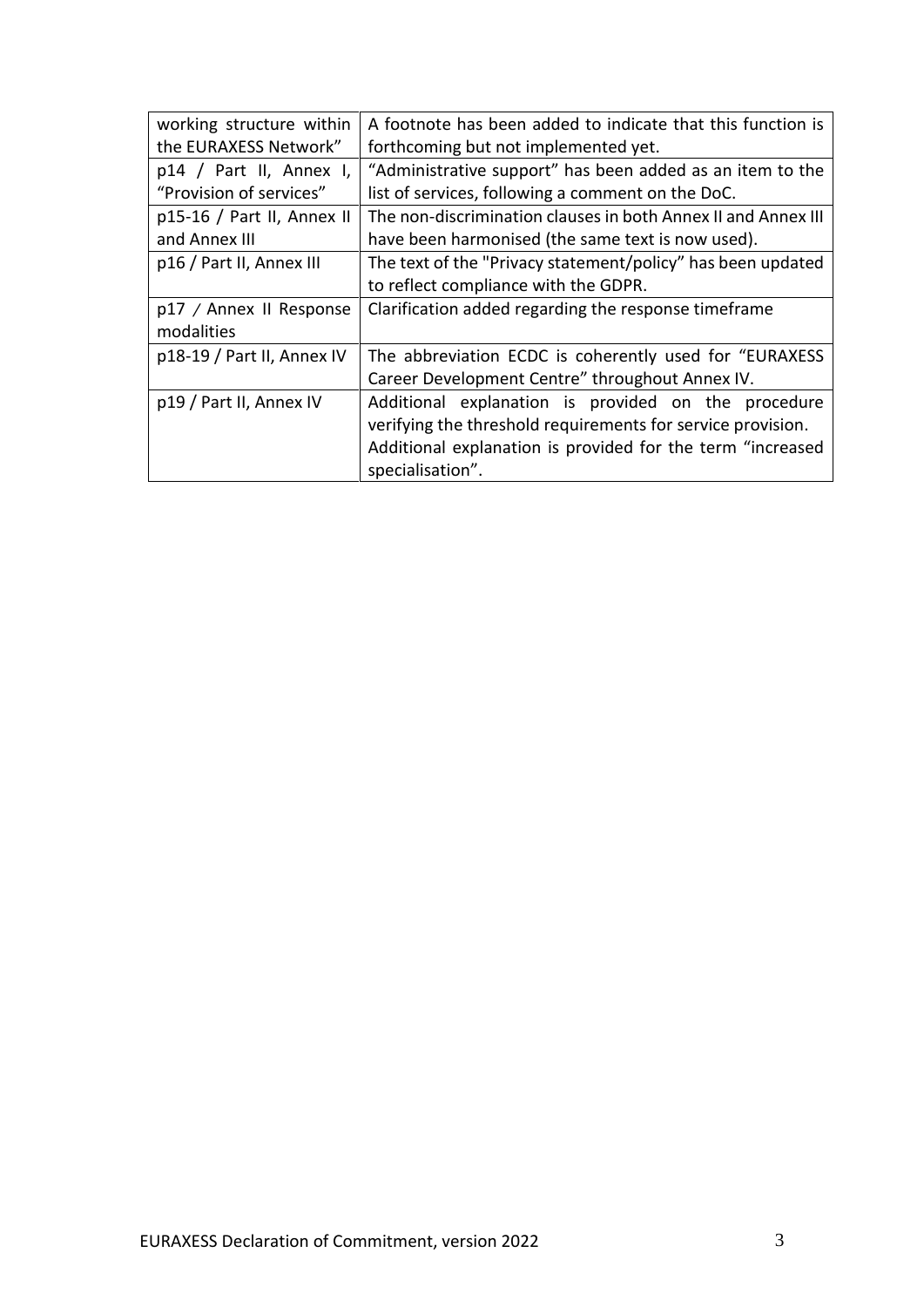# **PART I**

- 1. Mission
- 2. Aim of the Declaration
- 3. Member's Tasks
- 4. Member's Benefits
- 5. Membership Entry
- 6. Membership Withdrawal
- 7. Cancellation of Membership
- 8. Signing of the Declaration
- 9. The EURAXESS International Organisations

# **PART II (Annexes)**

Annex I: Structure of the EURAXESS Network Annex II: The EURAXESS Code of Conduct Annex III: Maintenance of the national EURAXESS Portal Annex IV: Threshold levels for designated researcher career development services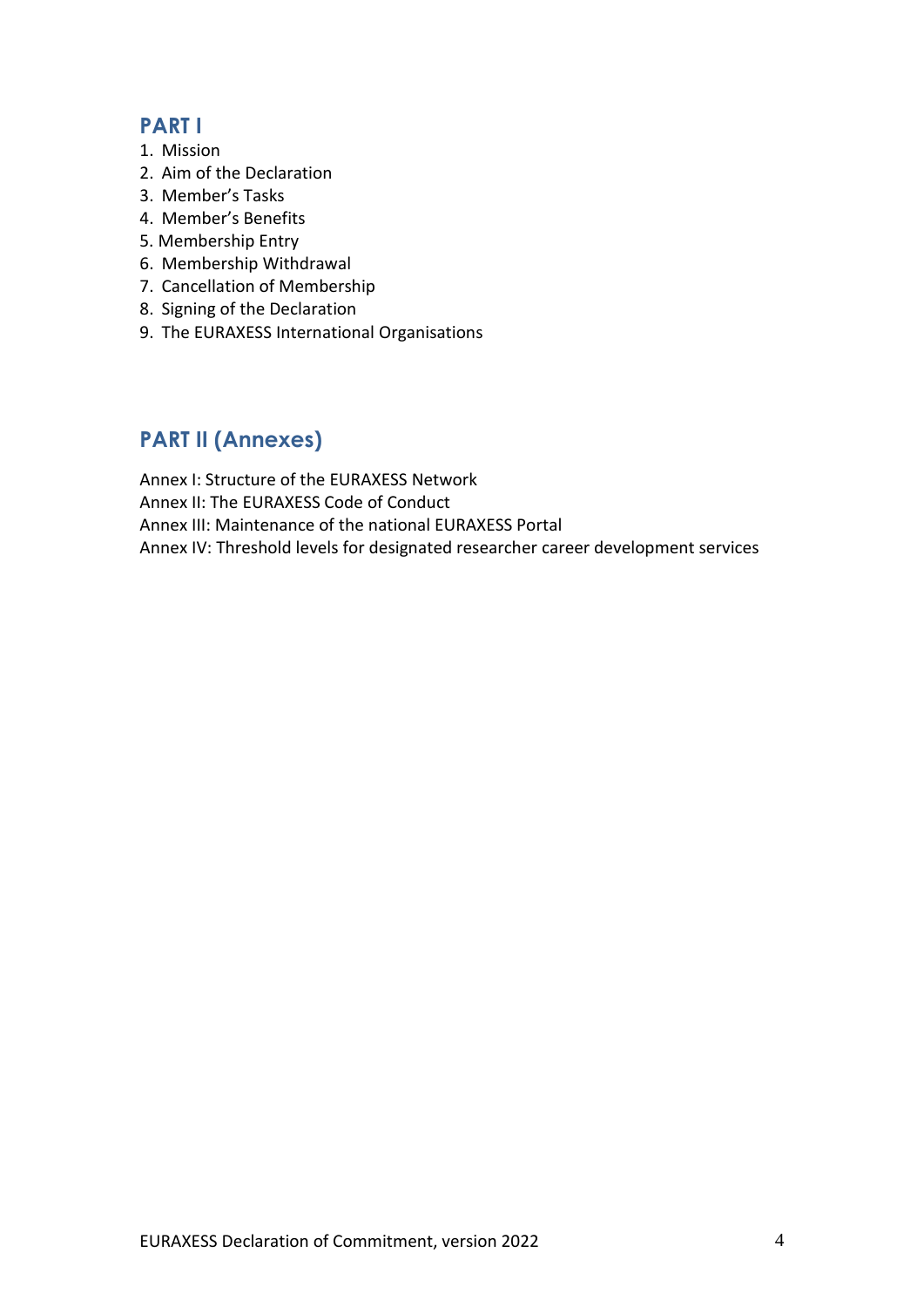# **PART I**

# **1. Mission**

*The mission of the EURAXESS Network is to provide free assistance to researchers and talents to circulate and collaborate across borders, sectors and disciplines, while facilitating open, transparent, merit-based recruitment and attractive careers within the European Knowledge Sustainable Society.* 

*The EURAXESS Network serves as an implementation tool for the European Research Area, facilitating researchers' mobility in and beyond Europe, while translating policies into everyday working practice and promoting transnational cooperation and common standards for researchers and institutions in Europe.*

# **2. Aim of the Declaration**

This Declaration of Commitment (hereafter referred to as "DoC") is designed to be a statement of an organisation's participation in the EURAXESS Network and to acknowledge the objectives that the members of the Network aspire to meet.

# **3. Member's Tasks**

The EURAXESS Network members (EURAXESS National Organisations - hereafter referred to as "ENO", EURAXESS Centres – hereafter referred to as "ESC" and EURAXESS European/International Organisations – hereafter referred to as "EIO") shall: o Provide support to researchers and their families and/or organisations acting on their behalf for all, or a selection of, mobility and/or career related matters<sup>1</sup>, including:

- reliable country-specific information useful for their specific queries
- customised assistance in administrative and procedural formalities
- o Keep track of incoming requests according to the operational rules of the Network

o Promote EURAXESS among researchers, stakeholders, specific target groups and on the respective level and coverage area (institutional, local, regional, national)

- $\circ$  Use the EURAXESS logo: all signatories of this commitment (i.e. ENOs, ESCs.) shall use the EURAXESS logo and tagline ("EURAXESS – Researchers in Motion") according to the **EURAXESS Stylebook** ) provided by the EC;
- o National portals: all signatories agree to centralise their network activities through the official national portal administered in collaboration with their ENO. No additional EURAXESS national portals for the same country should be created by ESCs.

Publish information on their institution's web site about their EURAXESS membershipo Adhere to the principles of the EURAXESS Code of Conduct (see Annex II)

The members of the Network act according to the mission statement in providing free assistance in matters related to mobility and/or career development.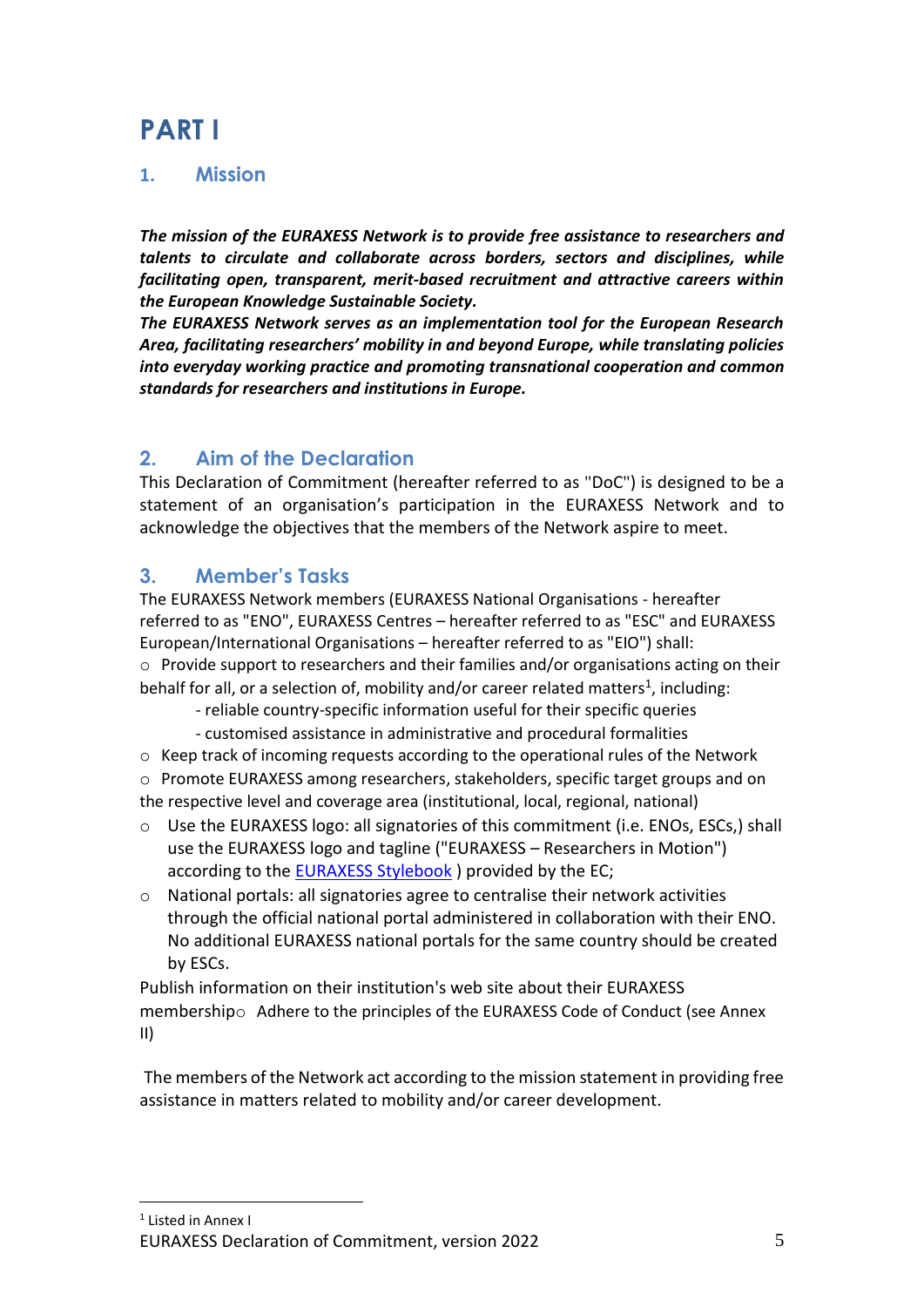# **4. Member's Benefits**

Signing the DoC provides EURAXESS Network members with a wide range of shared as well as individual benefits (see Annex I). In particular

- 1. Increased visibility as a EURAXESS Network member institution;
- 2. Networking opportunities all over Europe
- 3. Participation in EURAXESS Network events: trainings, conferences (where ENO, ESCs shall represent their country), study visits, seminars; EURAXESS conferences, working groups, online knowledge sharing activities
- 4. Eligibility for participation in European Commission (hereafter referred to as "EC") EURAXESS-funded projects (restricted calls for proposals);
- 5. Guidance and support by the EC and ENOs
- 6. Use of the EURAXESS logo: all signatories of this commitment are entitled to use the EURAXESS logo associated with their activities
- 7. Access to the EURAXESS Extranet, the internal communication platform and resources library of the EURAXESS Network
- 8. Use of information and training material developed within the EURAXESS Network

# **5. Membership Entry**

To become a member of the EURAXESS network, the legal representative of the joining institution/organisation has to sign this Declaration of Commitment according to the rules set in point 8. "Signing the Declaration of Commitment" and in Annex I, D "Joining the EURAXESS Network". In addition, the institution/organisation has to accept the structure of the EURAXESS network (Annex I) and the Code of Conduct (Annex II).

Specific condition for EURAXESS Centres  $(ESC)^2$ : More than one ESC may join as member on behalf of one legal entity only if the physical addresses of these ESCs are different.

# **6. Membership Withdrawal**

For those who wish to withdraw from the Network the following applies: any member (ESC) will duly notify the ENO of its decision; whilst any ENO will notify, if needed, the competent ministry or entity that appointed it. The ENO will then notify the EC.

European/International organisations wishing to withdraw will notify directly the EC of their wish.

# **7. Cancellation of Membership**

Each ENO is responsible for supervising the implementation of the DoC by national/regional or institutional members. In case of non-compliance the ENO can propose to cancel the membership of the non-compliant institution.

The EC monitors the implementation at the European level.

EURAXESS Declaration of Commitment, version 2022 6 <sup>2</sup> For definition see Annex I, section "Members of the EURAXESS network", point 2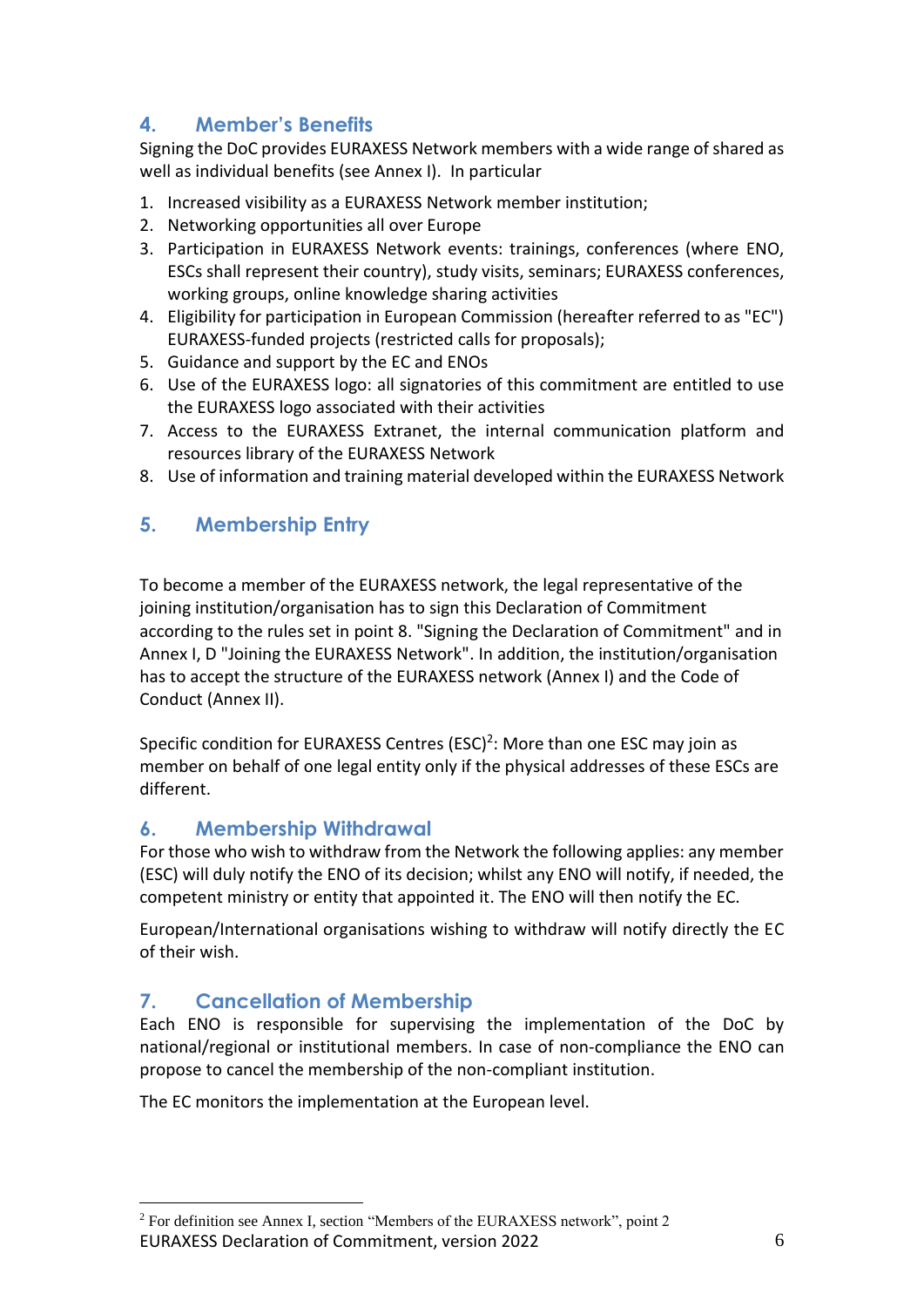# **8. Signing of the Declaration**

The present DoC must be duly completed and signed in one copy; it will be kept by the joining member as the official document. The scanned pdf version of the signed declaration shall be sent to the EC [\(RTD-ERA-TALENT-PLATFORM@ec.europa.eu\)](mailto:RTD-ERA-TALENT-PLATFORM@ec.europa.eu)as well as to the national ENO.

The pdf version of the signed DoC will be uploaded in the organisation profile on the EURAXESS extranet. For newcomer institutions, the registration of the organisation account on the Extranet will depend on the upload of the signed DoC. The visibility of the uploaded version on the Extranet will be limited to EC roles, the ENO of the organisation and the organisation members.

The EC will register the extranet account for ENOs and will upload the pdf version of the signed DoC part of their extranet profiles. The ENO administrators will register the extranet accounts for the newly created centres in their respective networks and will be responsible for the upload of their signed DoC.

We, ………………………………………………………., undersigned organisation declare our commitment to the abovementioned principles and requirements

\_\_\_\_\_\_\_\_\_\_\_\_\_\_\_\_\_\_\_\_\_\_\_\_\_\_\_\_\_\_\_\_\_\_\_\_\_\_\_\_\_\_\_\_\_\_\_\_\_\_\_\_\_\_\_\_\_\_\_\_\_\_\_\_\_\_\_\_\_

\_\_\_\_\_\_\_\_\_\_\_\_\_\_\_\_\_\_\_\_\_\_\_\_\_\_\_\_\_\_\_\_\_\_\_\_\_\_\_\_\_\_\_\_\_\_\_\_\_\_\_\_\_\_\_\_\_\_\_\_\_\_\_\_\_\_\_\_\_

\_\_\_\_\_\_\_\_\_\_\_\_\_\_\_\_\_\_\_\_\_\_\_\_\_\_\_\_\_\_\_\_\_\_\_\_\_\_\_\_\_\_\_\_\_\_\_\_\_\_\_\_\_\_\_\_\_\_\_\_\_\_\_\_\_\_\_\_\_\_\_\_\_\_\_

\_\_\_\_\_\_\_\_\_\_\_\_\_\_\_\_\_\_\_\_\_\_\_\_\_\_\_\_\_\_\_\_\_\_\_\_\_\_\_\_\_\_\_\_\_\_\_\_\_\_\_\_\_\_\_\_\_\_\_\_\_\_\_\_\_\_\_\_\_\_\_\_\_\_\_

(Tick the applicable cases as appropriate)

- EURAXESS National Organisation (ENO)<sup>3</sup>  $\Box$ 

- EURAXESS Centre (ESC)<sup>4</sup>  $\Box$ 

Organisation:

Responsible:

Date and Signature:

Countersigned by EURAXESS National Organisation (if required):

\_\_\_\_\_\_\_\_\_\_\_\_\_\_\_\_\_\_\_\_\_\_\_\_\_\_\_\_\_\_\_\_\_\_\_\_\_\_\_\_\_\_\_\_\_\_\_\_\_\_\_\_\_\_\_\_\_\_

Countersigned by competent Ministry (if required):

<sup>4</sup> As above

 $3$  See definition and tasks in Annex I

EURAXESS Declaration of Commitment, version 2022 **7** and 2022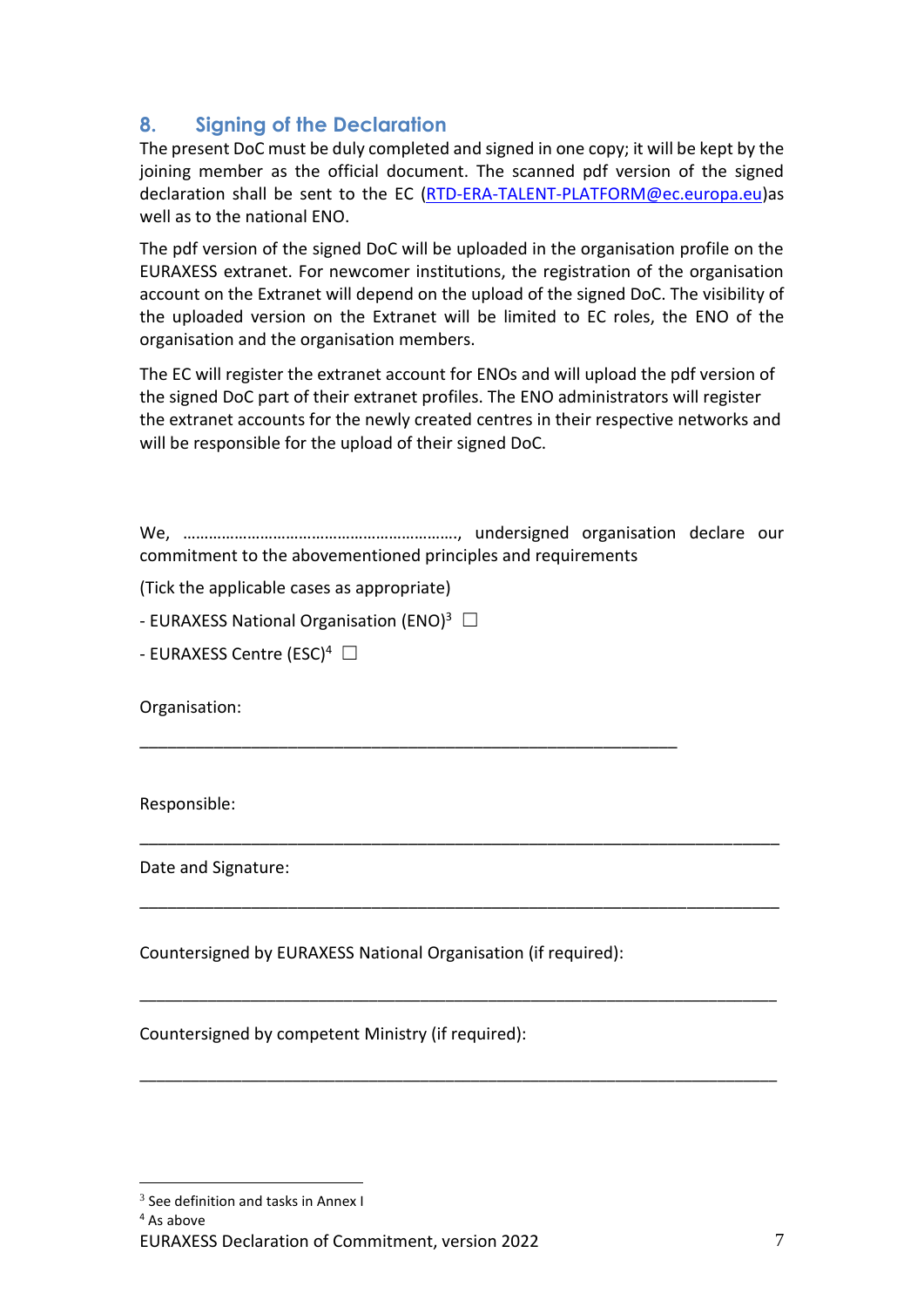# **9. The EURAXESS International Organisations**

### *a.* Description

EURAXESS International Organisations are independent, intergovernmental organisations appointed and overseen by more than one government, and located in one or more EURAXESS member countries<sup>5</sup>. They have no formal role within the EURAXESS Network/s of the country/ies where they have been established. They liaise directly with the EC. They provide expertise in mobility and/or career development matters<sup>6</sup> falling within the scope of the EURAXESS Network.

### b. Benefits

EURAXESS International Organisations may participate in all animation activities organised by the EC for the EURAXESS Network. They shall get special access rights to the Extranet.

### c. Duties

Each EURAXESS International Organisation shall liaise with the EURAXESS Network. They are requested to provide data and statistics through the Extranet. To this end, they are responsible for keeping their contact data up-dated in the Extranet.

Whenever needed, they shall liaise with the EURAXESS Network of the country they have been established in to share information, participate/invite to training events and launch promotion campaigns. They shall also adopt the EURAXESS look and feel in at least one page of their website devoted to their participation in the EURAXESS initiative (e.g. "ad hoc" EURAXESS entry page, or tailored layout, etc.).

The present DoC must be duly filled in and signed in one copy: it shall remain at the member's premises. The scanned pdf version of the signed declaration shall be sent to the European Commission.

We, …………………………, undersigned organisation declare our commitment to the abovementioned principles and requirements as a EURAXESS European/International Organisation.

\_\_\_\_\_\_\_\_\_\_\_\_\_\_\_\_\_\_\_\_\_\_\_\_\_\_\_\_\_\_\_\_\_\_\_\_\_\_\_\_\_\_\_\_\_\_\_\_\_\_\_\_\_\_\_\_\_\_\_\_\_\_\_\_\_\_\_\_\_

\_\_\_\_\_\_\_\_\_\_\_\_\_\_\_\_\_\_\_\_\_\_\_\_\_\_\_\_\_\_\_\_\_\_\_\_\_\_\_\_\_\_\_\_\_\_\_\_\_\_\_\_\_\_\_\_\_\_\_\_\_\_\_\_\_\_\_\_\_

Organisation:

Responsible:

Date and Signature:

Countersigned by the European Commission:

\_\_\_\_\_\_\_\_\_\_\_\_\_\_\_\_\_\_\_\_\_\_\_\_\_\_\_\_\_\_\_\_\_\_\_\_\_\_\_\_\_\_\_\_\_\_\_\_\_\_\_\_\_\_\_\_\_\_\_\_\_\_\_\_\_\_\_\_\_

EURAXESS Declaration of Commitment, version 2022 8

<sup>&</sup>lt;sup>5</sup> Private or public organisations, having offices in more than one European country, are not included in this definition.

 $6$  Annex 1: "Provision of services"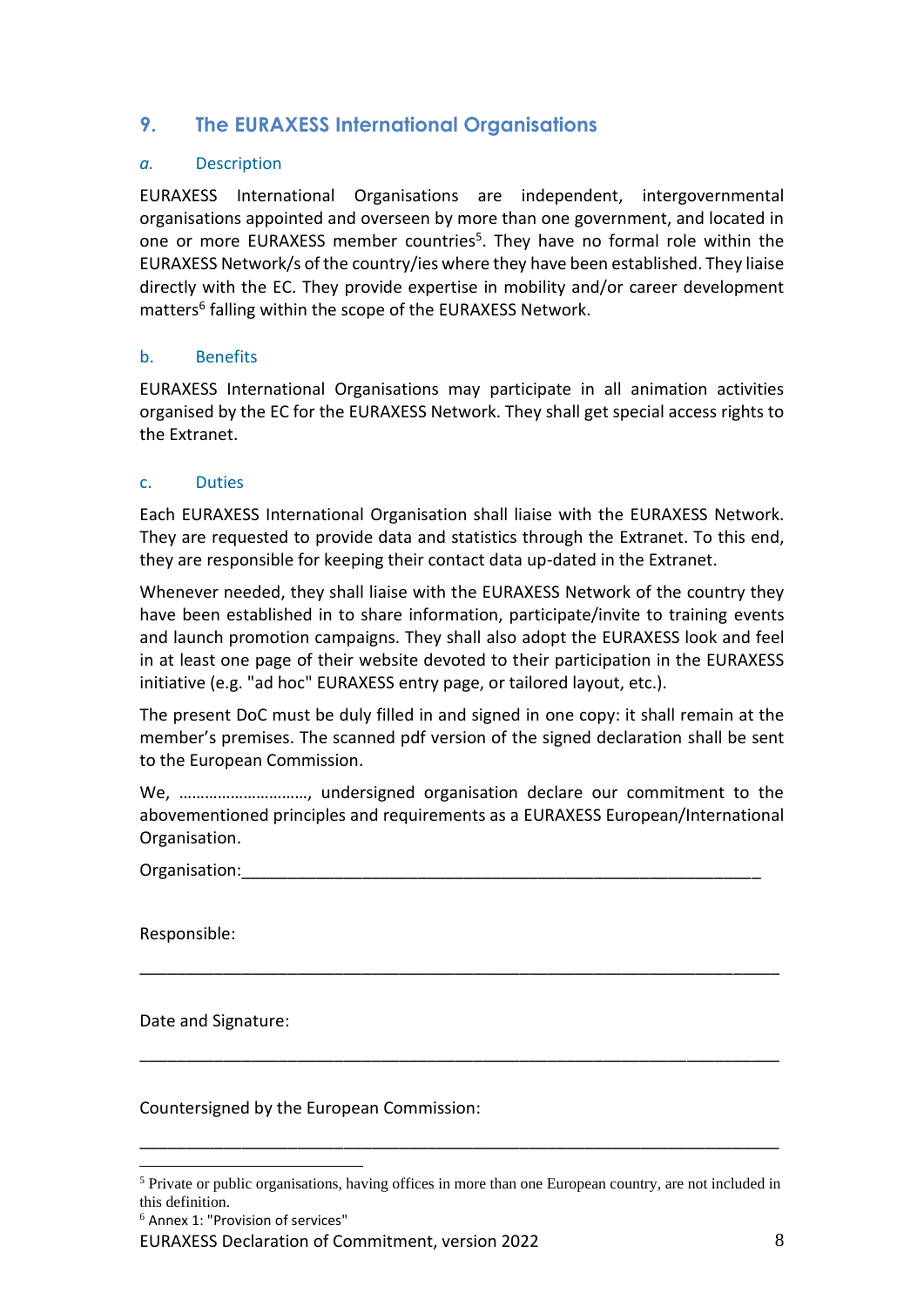# **PART II (Annexes)**

# **Annex I**

# **Structure of the EURAXESS Network**

#### **The EURAXESS initiative**

EURAXESS – Researchers in Motion is one of the key initiatives to enhance researcher careers and mobility and, as such, is the operational instrument of related European policies. Given its overall aim of contributing to the further development and consolidation of the European Research Area (ERA) and, in particular, of making Europe more attractive to researchers from all over the world, EURAXESS is backed at a national, political and institutional level. The EC supports the activities of the EURAXESS Network for its personalised dimension and the direct contact with researchers, thus fulfilling the goal of making Europe an attractive place for researchers.

EURAXESS – Researchers in Motion contributes as the operational arm for policy implementation at both the national and the European level and supports researchers within or wanting to come to Europe. EURAXESS also aims to retain and attract talent in Europe, and enhance the careers of researchers in Europe by providing information on job opportunities; mobility services; personalised assistance; rights and obligations of researchers and research organisations; and personal career development opportunities.

The EURAXESS initiative interlinks a range of activities and remains open to taking up new policy developments.

## **Working Principles of the EURAXESS network**

The EURAXESS members will provide principal information and assistance to the researchers and their families free of charge; however specialised services (e.g. tax or legal issues, etc.) may require additional advice. The EURAXESS Centres may recommend professional service providers where appropriate.

The EURAXESS Network operates on a not-for-profit level; in this respect institutions and/or companies that aim to use the network to market paid-for researcher services are excluded from membership in the network.

One of the principles of the network is the sharing of relevant information; this is encouraged by the use of the EURAXESS Extranet. However, charges might apply for specialised sessions such as professional training.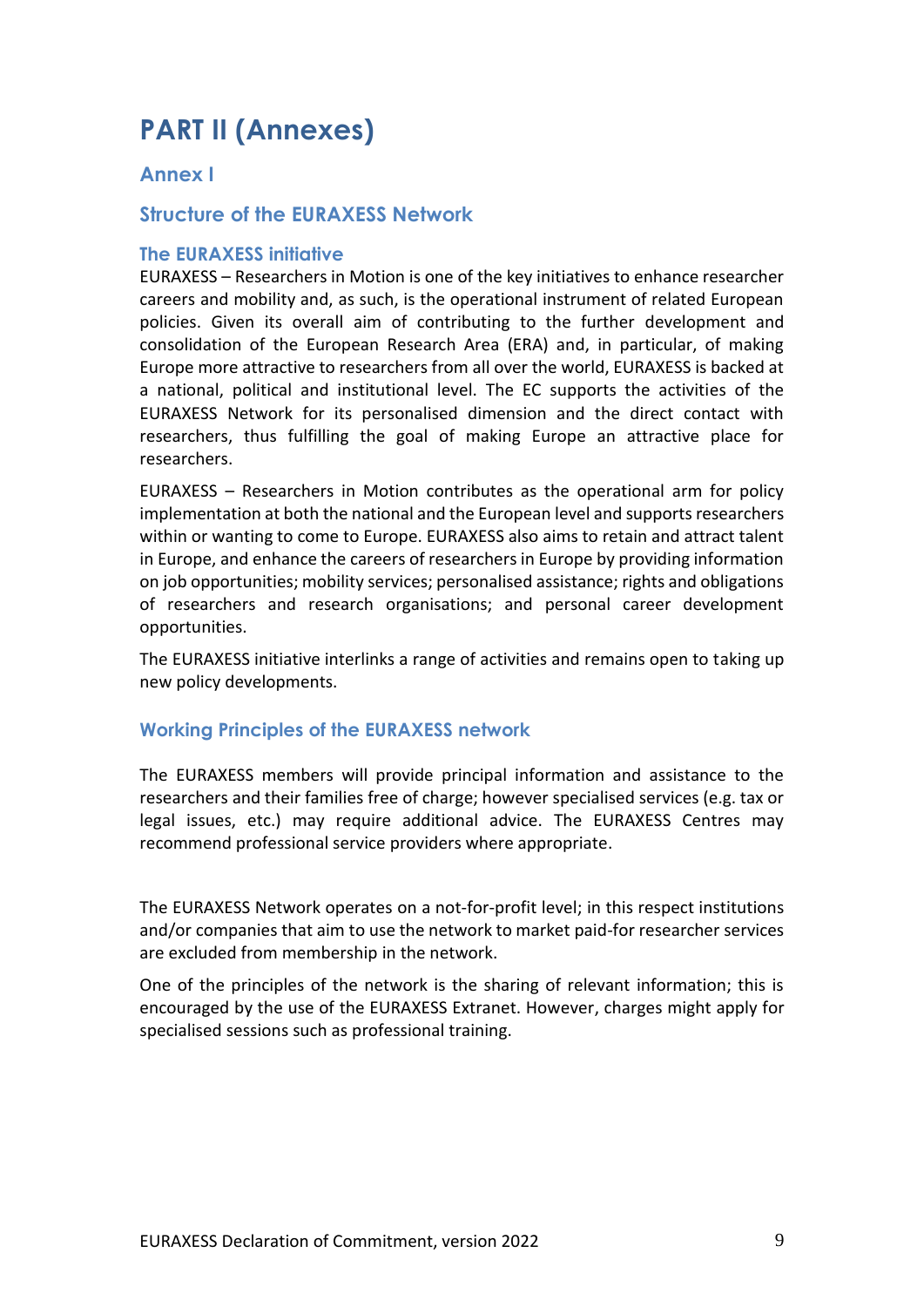## **Members of the EURAXESS network**

### **1. The EURAXESS National Organisation (ENO)**

ENOs are national coordinators. They act as coordinators at national level of the Network and liaise with the EC, national governments and other organisations. They also act as link to the ERAC Standing Working Group on Human Resources and Mobility (SWG HRM) for each country. They coordinate and support the whole network of ESCs at national level and represent their countries at the ENO meetings and at the EURAXESS biennial Conference.

ENOs may play a multifaceted role besides fulfilling the duties and responsibilities of ENO; they can also assume the role of ESC (national, regional or institutional), depending on the structure of the national EURAXESS network.

As national coordinator:

- The ENO will design an annual action plan, based on the network development goals set in the Performance Assessment Tool (PAT) and the priorities and specificities of each country. The action plan will include measurable activities, with qualitative information and key performance indicators, leveraging the resources of the whole network for increased reach and impact. ENOs will selfassess their annual action plan and will communicate the state of achievement to the EC, part of the Mid-Year Review and End-Year Review cycles.
- The ENO will assign a contact person that will liaise with EURAXESS Worldwide country representatives. The person will be granted the role of "Link with EURAXESS Worldwide" on the Extranet. The following activities are included within the role:
	- o To inform colleagues in Worldwide offices on available scholarships, fellowships and highlight upcoming deadlines and/or available scholarship/fellowship national databases.
	- o To facilitate the information flow between embassies in the region and colleagues in Worldwide offices if any mutually relevant activities are carried out.
	- o To spread relevant information from colleagues in Worldwide offices via national information channels.
	- o To contribute with information to the newsletters/flash notes published by Worldwide offices.
- The ENO will also act as EURAXESS Ambassador in their country and will promote the initiative and its instruments to institutional and non-institutional stakeholders.
- The ENO will try to connect with local, regional and national ecosystems to improve the assistance offered to incoming and outgoing researchers and their families.
- The ENO will promote common standards for institutions in terms of open, transparent and merit-based recruitment processes, proper working conditions and career development opportunities for researchers, and will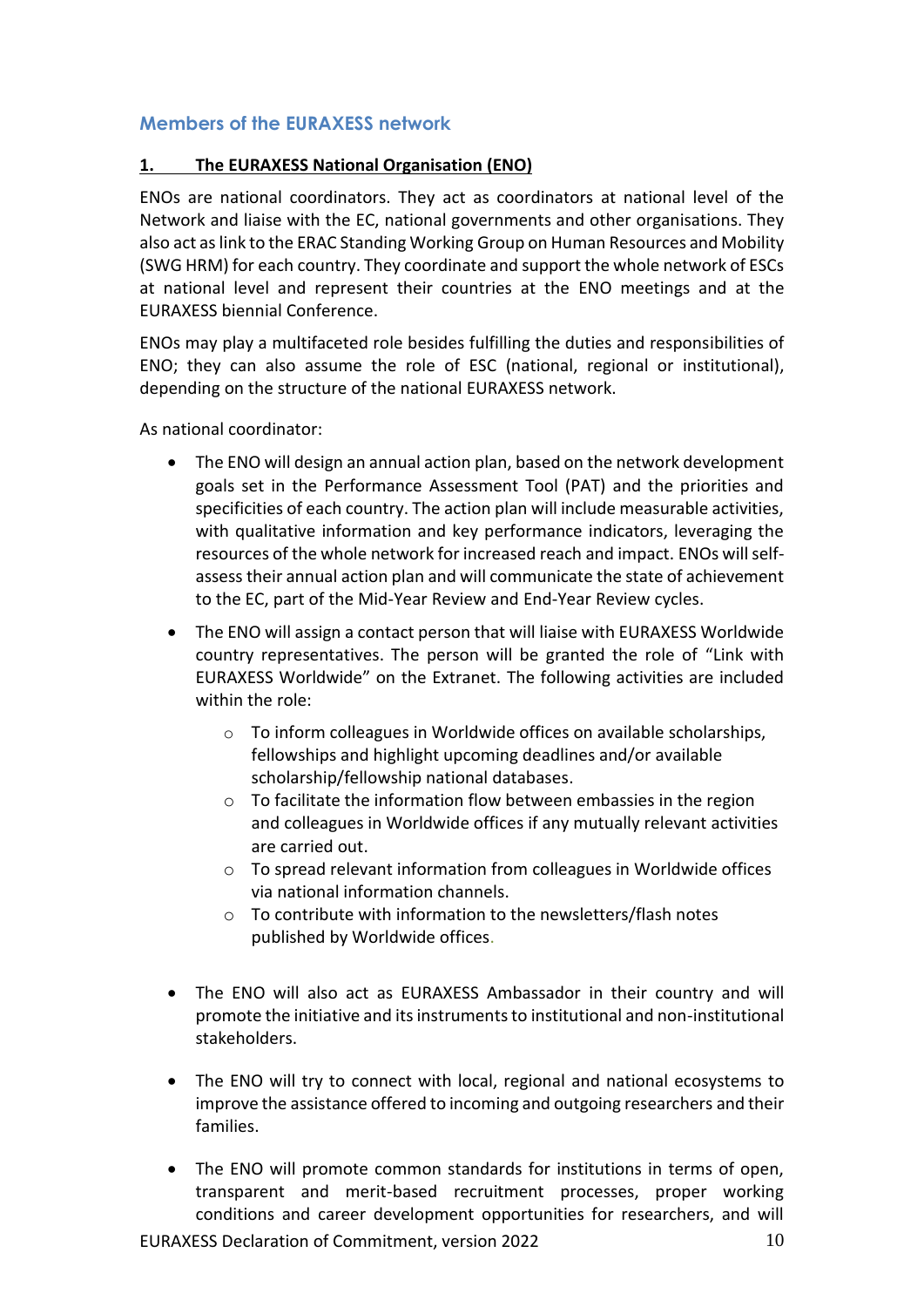provide information on the HRS4R implementation mechanism of the Charter & Code.

- The ENO will assign a contact person that will liaise with national organisations on the Human Resources Strategy for Researchers (HRS4R). The person will be granted the role of "HRS4R Point of Contact" on the Extranet. The following activities are included within the role:
	- The HRS4R Point of Contact will liaise with national organisations on the HRS4R application and reporting procedure. The Point of Contact will provide general information on the process flow, templates to use, responsibilities and timelines. S(he) will use as supporting documents the Procedural and Technical Guidelines published on EURAXESS.
	- The HRS4R Point of Contact will interface with the European Commission on the queries received from institutions on the RTD-CHARTER functional mailbox, taking responsibility for follow up and assistance, on a needs basis.
	- The HRS4R Point of Contact will inform the European Commission on the issues encountered at a national level and will provide recommendations on how to improve the HRS4R procedure or the way it is presented on EURAXESS.
	- The HRS4R Point of Contact will forward all queries related to the content of applications requiring feedback/assistance from HRS4R experts to the functional mailbox [\(RTD-CHARTER@ec.europa.eu\)](mailto:RTD-CHARTER@ec.europa.eu). All technical issues highlighted by institutions must be forwarded to the Help Desk [\(support@euraxess.org\)](mailto:support@euraxess.org)
	- The HRS4R Point of Contact will collect and report data on the number of HRS4R queries addressed during a year, using the tools provided on the Extranet.
- The ENO might on a best-effort basis participate in the policy discussions at the national level on the role of universities and research organisations in the knowledge economy, in particular to the modernisation of universities agenda, joint strategies on employment conditions and career development opportunities for researchers.
- The ENO will manage and develop the national network which includes to recruit and appoint new members, withdraw membership and build the capacity of the network while ensuring the quality of the services provided.
- The ENO will either manage the EURAXESS National Portal or appoint another portal administrator/content manager. A person in charge and a valid contact point must at all times be made available on the Extranet.

## **2. The EURAXESS Centre (ESC)**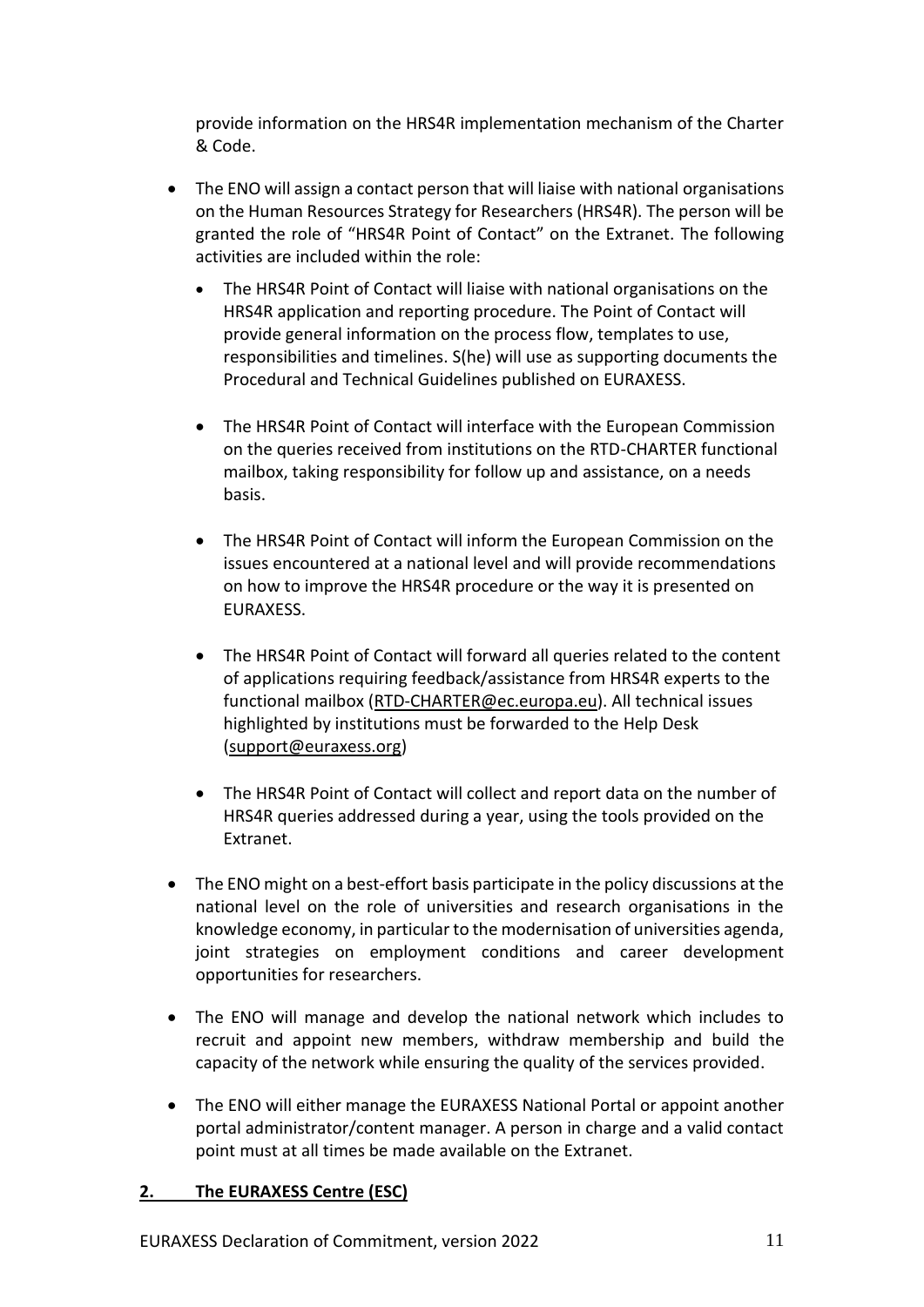The ESC is in contact with its national ENO. In addition, depending on its coverage area or target group:

o When National or regional coverage The ESC is in contact with regional and local authorities, and receives assistance and support from the ENO and may also coordinate the network of ESCs at a regional level<sup>7</sup>

or:

o When Local/institutional coverage

The ESC is in contact with its national ENO and national or regional ESCs from where it receives assistance and support. Local/institutional ESCs support the staff of their own institution by providing assistance to researchers and their families<sup>8</sup>.

ESCs will support the implementation of the EURAXESS annual action plan at the national level, according to the plan designed by and in consultation with the ENO.

ESCs will collect data regarding the type of services provided, using one of the two tools available on the Extranet: bi-annual data reporting or real-time data collection. Compliance with the General Data Protection Regulation EU 2016/679 ("GDPR") is the responsibility of the ESCs in charge of collecting data.

## **3. The EURAXESS International Organisation (EIO)**

EURAXESS International Organisations are independent and have no formal role within the EURAXESS Network of the country where they have been established. They liaise directly with the EC. They provide expertise in matters falling within the scope of the EURAXESS Network.

EURAXESS International Organisations and ENOs collaborate for increased reach and impact at a national level.

# **Coordination and working structure within the EURAXESS Network**

## A. The European Commission (EC)

The EC's role is to coordinate activities at the European level and to liaise with the ENOs of the participating countries. The EC organises activities (e.g. training, conferences and seminars, working groups, etc.), collects data, and maintains the EURAXESS Extranet. Furthermore, the EC defines and implements the communication and policy strategy at the European level in collaboration with the Network's members and the ERAC Standing Working Group on Human Resources and Mobility (SWG HRM).

The EC is also responsible for appointing European/International Organisations as members of the EURAXESS Network. The EC can decide to withdraw membership of a network member in cases of non-compliance with the provisions of the DoC.

EURAXESS Declaration of Commitment, version 2022 12 <sup>7</sup> Coverage area is displayed on the EURAXESS web site and set on the Extranet <sup>8</sup> Coverage area is displayed on the EURAXESS web site and set on the Extranet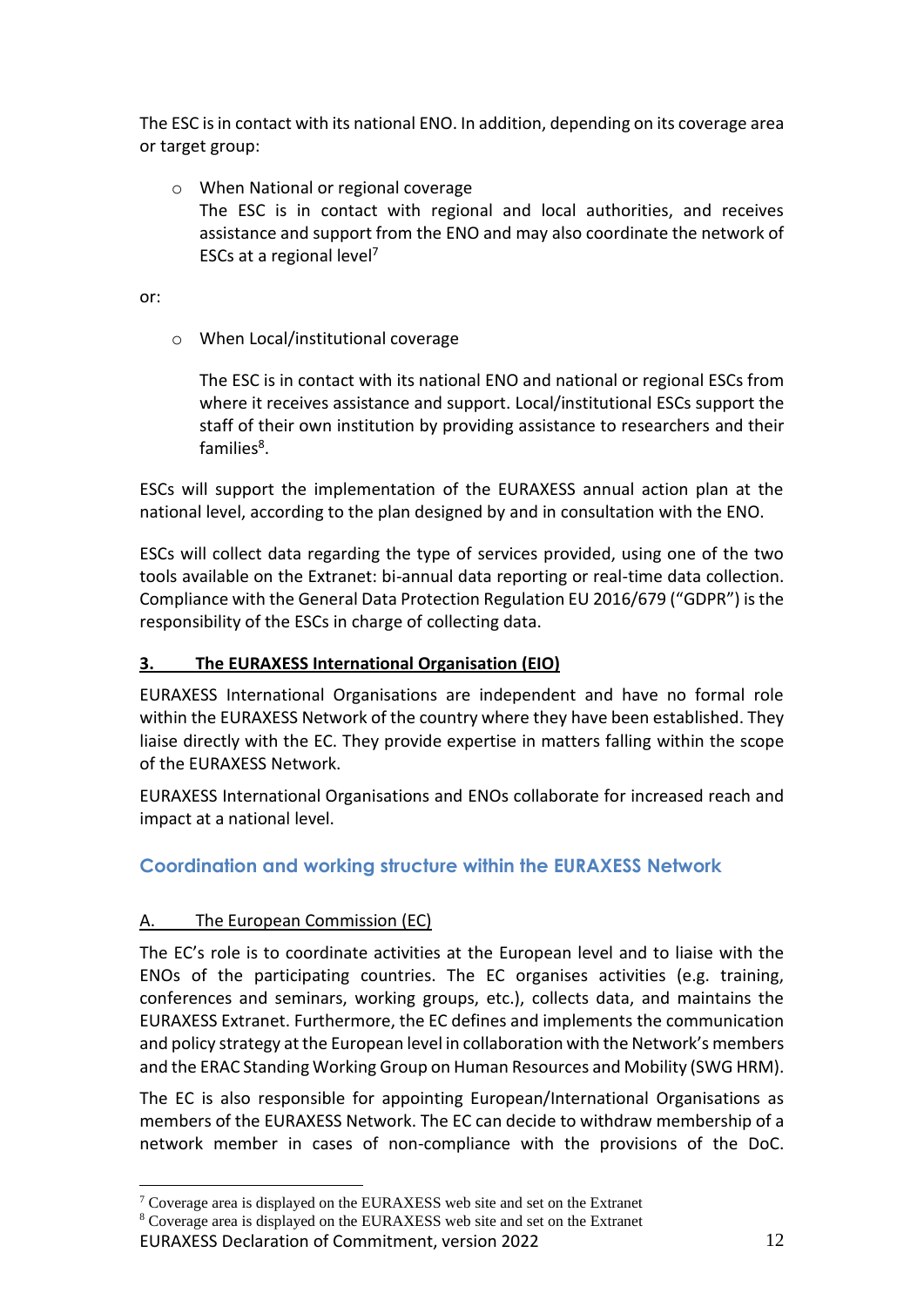Withdrawal of the membership must include formal notification to the member and the relevant ENO stating the reasons why. The formal notification includes requesting observations within 30 days of receiving notification. If the granting authority does not receive observations or decides to pursue the procedure despite the observations it has received, it will confirm the termination and the date it will take effect Otherwise, it will formally notify that the procedure is discontinued.

Appeal against the decision of the EC is possible by making a complaint to the European Ombudsman.

### B. National structure

Within each participating country, the ENO of the Network should be appointed by the ministry or entity directly linked to national research policy whilst the ESCs should be appointed by the ENO. In cases where the above- mentioned ministry or entity is no longer in a position to commit to the initiative any existing ENO or ESC in the respective country would still benefit from the EURAXESS Network membership. This will only be revoked if the ministry or entity makes a clear recommendation.

### C. International Organisations

Should International Organisations wish to join the EURAXESS Network the EC will be responsible for approving their direct application.

### D. Joining the EURAXESS Network

Membership by a potential ESC of the EURAXESS Network is achieved through the following process:

- 1. Application to the national ENO;
- 2. Approval by the ENO and signature of the DoC by the applicant;
- 3. Countersignature by the ENO and, if required by the responsible ministry or entity;
- 4. Notification by the ENO to the EC.
- 5. Registration of an organisation profile on the Extranet, including the pdf version of the signed DoC.

Membership by a European/International Organisation of the EURAXESS Network is achieved through the following process:

- 1. Application to the EC;
- 2. Approval by the EC and signature of the DoC by the applicant.

#### E. Updating the Declaration of Commitment

In this respect the network will update the DoC whenever deemed necessary but at least every 5 years. The procedure foresees the approval of the revised document by the ENOs at the following meeting and the notification to its national members about the updated version of the DoC.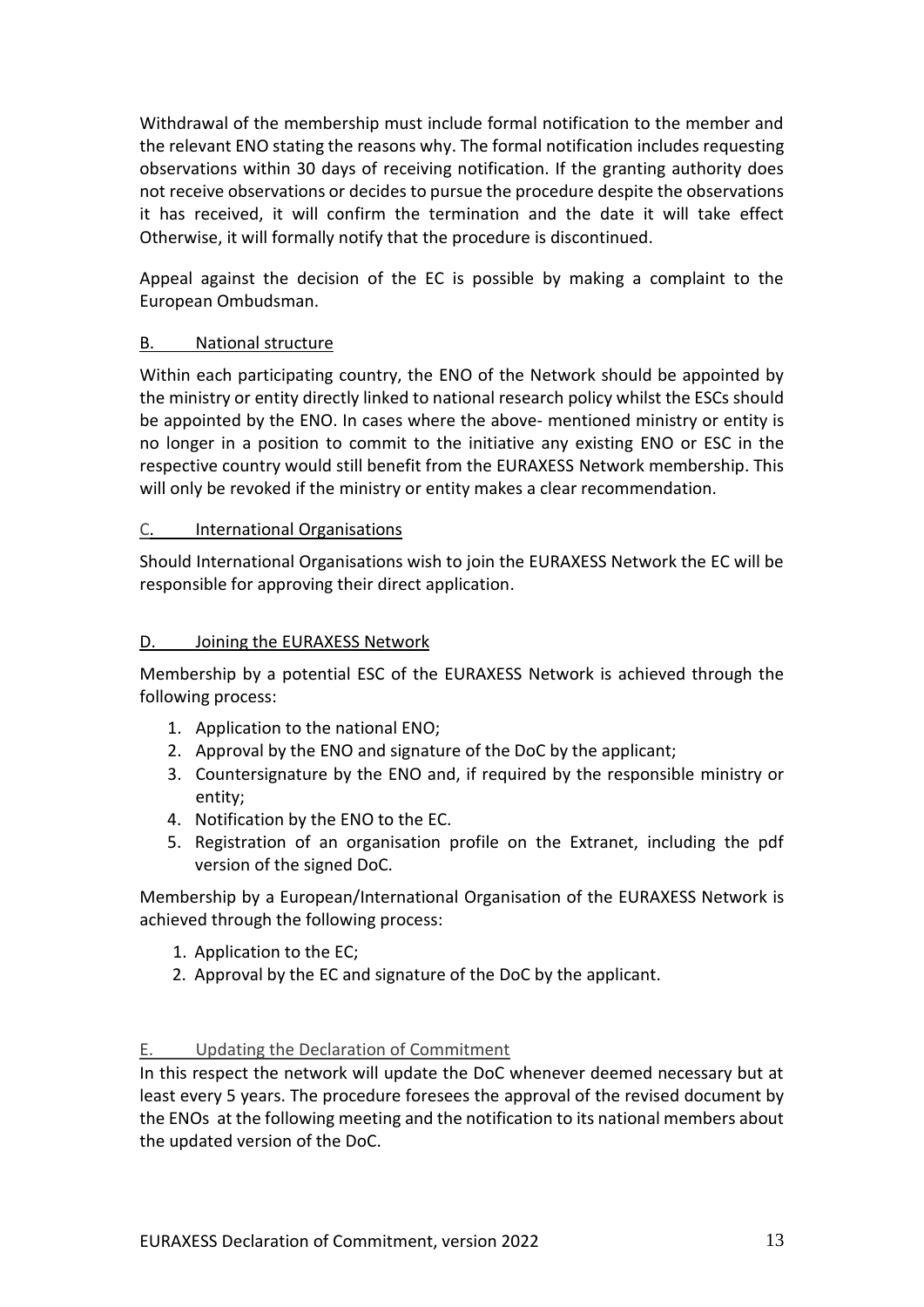### F. Committing to the updated Declaration of Commitment

Commitment to the newest version of the DoC for those institutions/organisations which have signed earlier can be done by confirming on the Extranet, by ticking a case<sup>9</sup>, that the organisation declares its commitment to the updated principles and requirements of the new version of the DoC.

## **Provision of services**

The network expects the members to provide services within:

Access to the culture of the host country/language courses Accommodation Banking Career Development\* Day care, schooling & family related issues Departure conditions/formalities Dual Career Entry conditions/visas Health insurance Human Resources Strategy for Researchers (HRS4R) Intellectual Property Rights Job opportunities Medical care Pension rights Recognition of diplomas Research funding opportunities Research Landscape Taxation/salaries Unemployment Work permit Administrative support

*\*Researcher Career Development Services can be provided at two levels. Each level has a threshold level of service provision that must be met prior to selecting 'career development' as a provided service. Please see Annex IV for a description of the two levels of service*

The number of topics covered will depend on the structure and expectations of the national network and the respective member's capacity.

EURAXESS Declaration of Commitment, version 2022 14 <sup>9</sup> This feature is being implemented and will be available soon.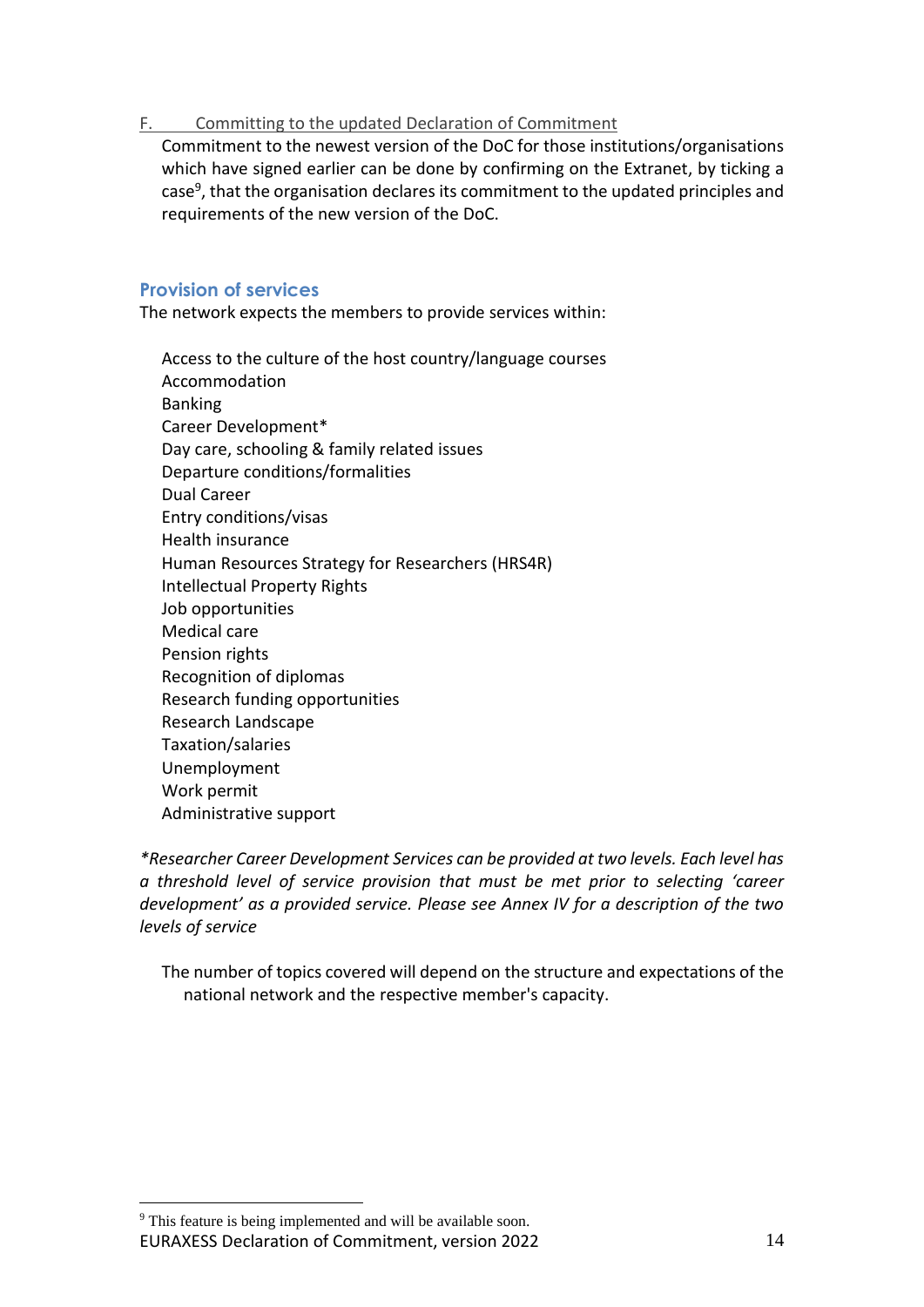# **Annex II**

# **EURAXESS Code of Conduct**

## 1. Rules of Conduct

The EURAXESS Network promotes a service-culture approach based on requirements for politeness, openness, and transparency.

All researchers shall be treated equally irrespective of their nationality and citizenship, gender, racial or ethnic origin, religion or beliefs, disabilities, age or sexual orientation.

### 2. Quality assurance

The EURAXESS Network members ensure high-quality services based on the requirements for reliability, competence and professionalism.

The EURAXESS Network members make the best efforts to ensure that information provided is complete, impartial, accurate, practical, user-friendly and up-to-date.

## 3. Response modalities and complaints

The EURAXESS Network members ensure that they can be reached by at least one means of communication (e-mail, help-desk, telephone, face-to-face, etc.). Public holidays and days off should be clearly indicated on the website or through automatic responses on the phone and e-mail (if possible).

All requests and complaints shall be fully addressed within three (3) working days, except for cases in which further investigation is needed (i.e. IT issues, specific queries requiring additional check etc.). In such cases, a reply should be provided indicating an estimated time span within which the full answer can be expected.

## 4. Data Protection

The EURAXESS Network members shall comply with national and, where applicable, European Union legislation regarding the possession and protection of personal data (EU 2016/679 GDPR). This will be treated as confidential. No sensitive data relating to clients should be made available to other network members or the public for commercial purposes.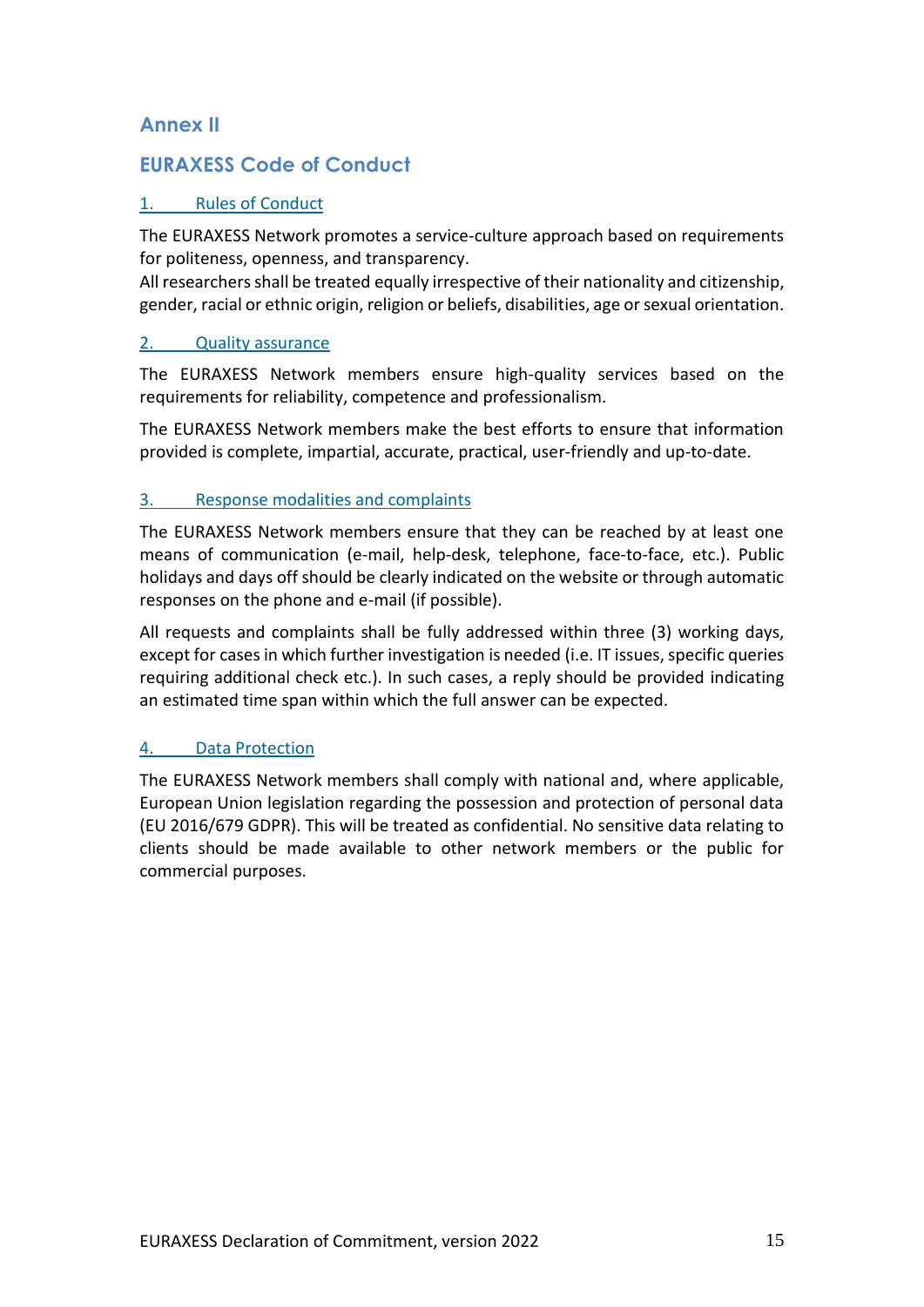# **Annex III**

# **DECLARATION OF COMMITMENT FOR THESETTING UP AND MAINTENANCE OF THE NATIONAL EURAXESS PORTAL**

### *Background*

National EURAXESS Portals have been created to complement existing information provided by the European EURAXESS Portal on jobs and funding opportunities, national regulations and procedures as well as administrative and cultural issues relevant for mobile researchers.

### *Principles of Commitment*

- **Interoperability with the European EURAXESS Portal:** Standardisation on core sets of inter-operational protocols, formats, search and retrieve functions, access interfaces and terminal interfaces and protocols: in conjunction with the relevant documents and deliverables as proposed by the EC;
- **Use of the EURAXESS logo and tagline:** all signatories of this commitment (ENOs, ESCs) shall use the EURAXESS logo and tagline ("EURAXESS - Researchers in Motion") according to the Stylebook provided by the EC;
- **Quality assurance**: to ensure that the information included within their National Portal is of the highest quality: the information provided shall be complete, impartial, accurate, practical, user-friendly and up-to-date. The responsibility for this quality assurance lies entirely with the Portal Administrator and Content Manager of each national EURAXESS portal that exchanges information with the European site; the content will be reviewed at least once per year.
- **Usability:** The Portal Administrator and Content Manager will ensure that the national portal is user-friendly and easy to use and navigate through, adapted according to web-reading practices.
- **Content disclaimer:** Each national portal will publish a content disclaimer indicating the local content management entity, the office address and the contact details.
- **Accessibility:** information provided shall be accessible to all researchers regardless of their situation, place of residence or social category;
- **Principle of non-discrimination**: information provided shall respect the principle of non-discrimination and in particular shall guarantee equal treatment for its users irrespective of their nationality and citizenship, gender, racial or ethnic origin, religion or beliefs, disabilities, age or sexual orientation;
- **Confidentiality:** Where relevant, information and counselling are given in a way that respects the user's right to confidentiality and anonymity;
- **Privacy statement/policy:** Each national portal will publish a customised privacy statement. As national portals are under national governance in terms of compliance with data protection regulation, the contacts provided in the privacy statement will be those of the local ENO, which should include the Data Protection Officer<sup>10</sup>, the Data Protection Coordinator and Controller. Information

EURAXESS Declaration of Commitment, version 2022 16 <sup>10</sup> For more information see: [https://gdpr-info.eu/art-37-gdpr/](https://urldefense.com/v3/__https:/gdpr-info.eu/art-37-gdpr/__;!NW73rmyV52c!XVy6jBKYaUOIY1H9NAi7q7Xvkl9O8vc35fpJUjvOog38xDXb0QinAVjUXVVtrMDkcwad7h-rh3nDOZo$)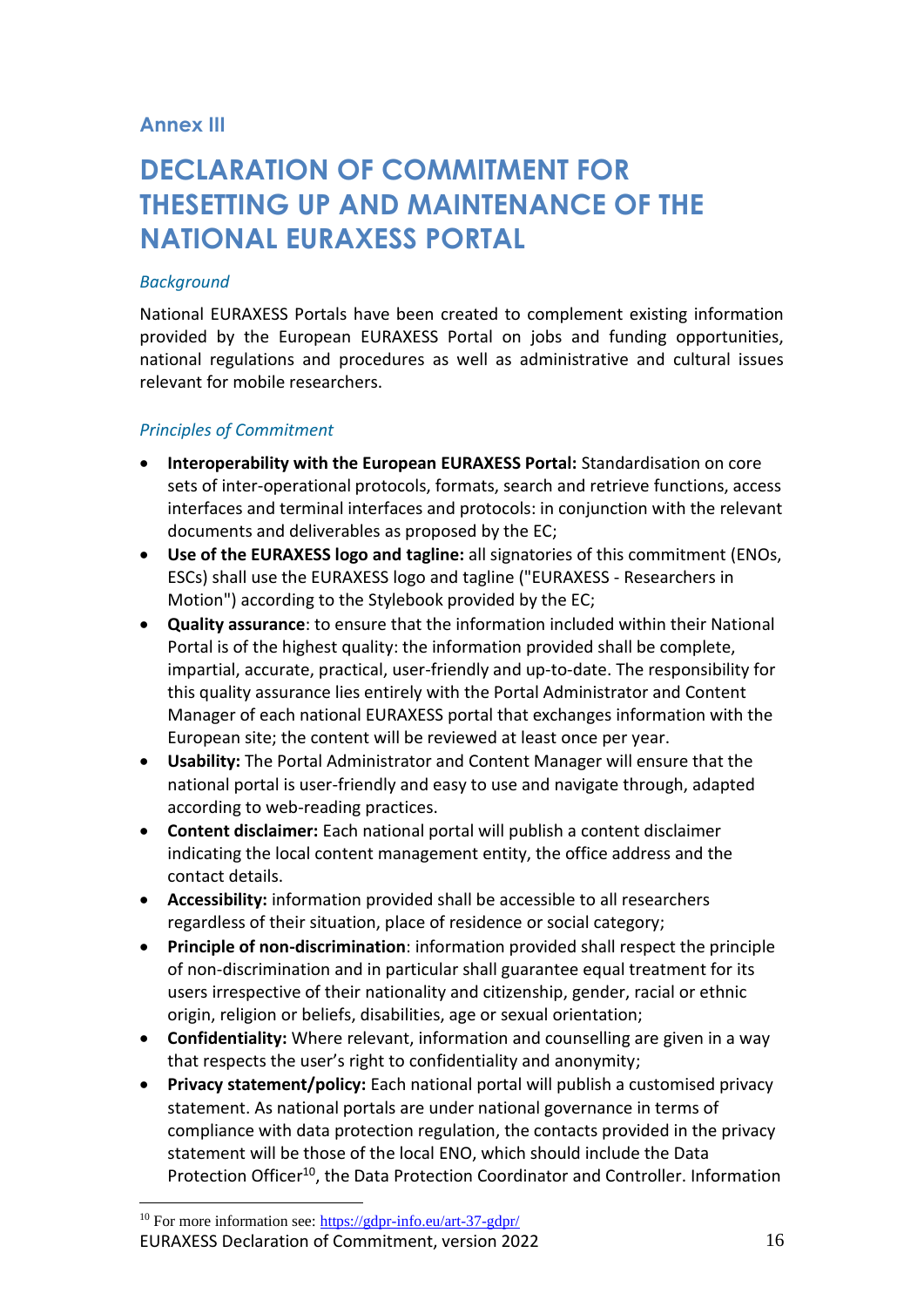about the purpose and description of the processing, data subjects and retention period has to be included. Cookie policy should also be explicitly displayed and accepted by the visitors of national portals.

- **Copyright:** The Portal Administrator and Content Manager will ensure that the **n**ational portal will publish text and audio- visual content for which the entity is the copyright holder or in case of copyright protected work, it has been granted rights to reproduce, distribute, display, etc. the respective work.
- **Contact point:** A person in charge and a valid contact point must at all times be made available on the Extranet.

**Common ownership of the EURAXESS initiative**: participating members are committed to exchanging information and to sharing experiences within the scope of this Commitment.

We, …………………………………………………………………………….., undersigned organisation declare our commitment to the abovementioned principles and requirements (Annex III – Declaration of Commitment for the Setting Up and Maintenance of the National EURAXESS Portal).

\_\_\_\_\_\_\_\_\_\_\_\_\_\_\_\_\_\_\_\_\_\_\_\_\_\_\_\_\_\_\_\_\_\_\_\_\_\_\_\_\_\_\_\_\_\_\_\_\_\_\_\_\_\_\_\_\_\_\_\_\_\_\_\_\_\_\_\_\_

\_\_\_\_\_\_\_\_\_\_\_\_\_\_\_\_\_\_\_\_\_\_\_\_\_\_\_\_\_\_\_\_\_\_\_\_\_\_\_\_\_\_\_\_\_\_\_\_\_\_\_\_\_\_\_\_\_\_\_\_\_\_\_\_\_\_\_\_\_

\_\_\_\_\_\_\_\_\_\_\_\_\_\_\_\_\_\_\_\_\_\_\_\_\_\_\_\_\_\_\_\_\_\_\_\_\_\_\_\_\_\_\_\_\_\_\_\_\_\_\_\_\_\_\_\_\_\_\_\_\_\_\_\_\_\_\_\_\_\_\_\_\_\_\_

Organisation:

Member type (tick the applicable case):

EURAXESS National Organisation (ENO)  $\Box$ 

EURAXESS Centre (ESC) □

Responsible:

Date and Signature:

Countersigned by EURAXESS National Organisation (if required):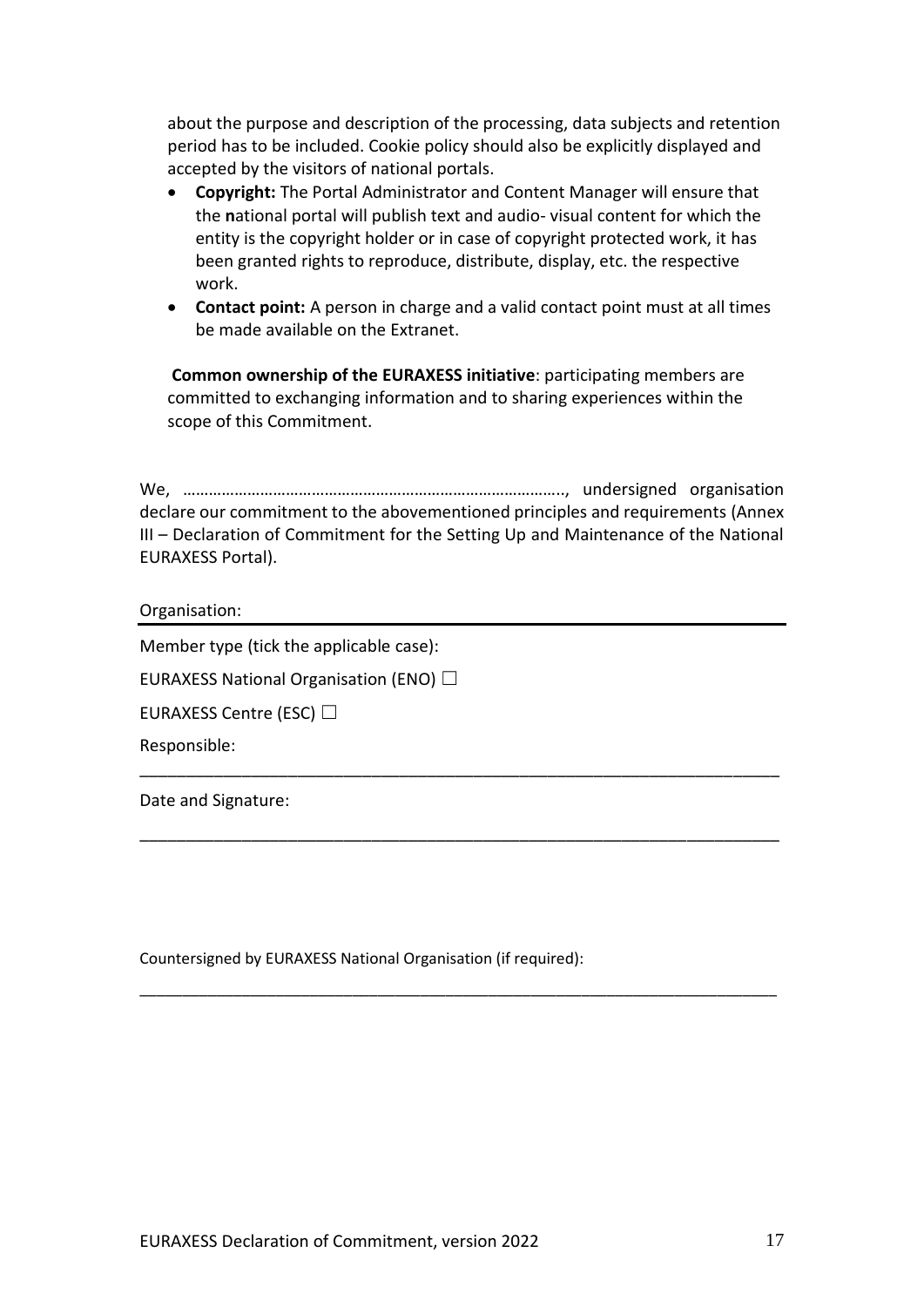# **Annex IV**

# **THRESHOLD LEVELS FOR DESIGNATED RESEARCHER CAREER DEVELOPMENT SERVICES**

#### *Summary*

Two levels of Researcher Career Development service can be provided through the EURAXESS network. These are as follows:

- EURAXESS CENTRE (with an indicated career development service)
- EURAXESS CAREER DEVELOPMENT CENTRE (ECDC)

Services provided under these categories can be determined as appropriate by the service provider relative to local and national needs. However, each level of service has an associated threshold level of service that must be provided prior to ECSs selfdesignating career development services through the portal. The threshold level of service provision needs to be verified by the centre itself, via self-assessment covering the requirements as listed below. The threshold requirements for each level is defined below<sup>11</sup>.

#### *EURAXESS CENTRE (with an indicated career development service)*

Centres can provide physical or virtual services and can be based around services provided through the researcher careers development section of the EURAXESS portal, but must provide added value career development services determined as follows:

- Centres must undertake Training Needs Analysis (TNA) of the career development services / opportunities available to researchers (advice on how to carry out a TNA can be found on the EURAXESS portal).
- Centres must collect and publish case studies / testimonials from researchers on their career trajectory including examples from researchers in academia, in the non-academic sector and those who have moved from one sector to the other.
- Centres must provide or facilitate added value training or services to fill gaps in RCD provision in areas relevant to the finding from their TNA (there is no requirement for EURAXESS staff to develop or provide training themselves unless they have the capacity, resources, experience and willingness to do so).

EURAXESS Declaration of Commitment, version 2022 18 <sup>11</sup> Signposting, arranging career events or fairs, providing information about existing career development tools is not a provision of career development services.